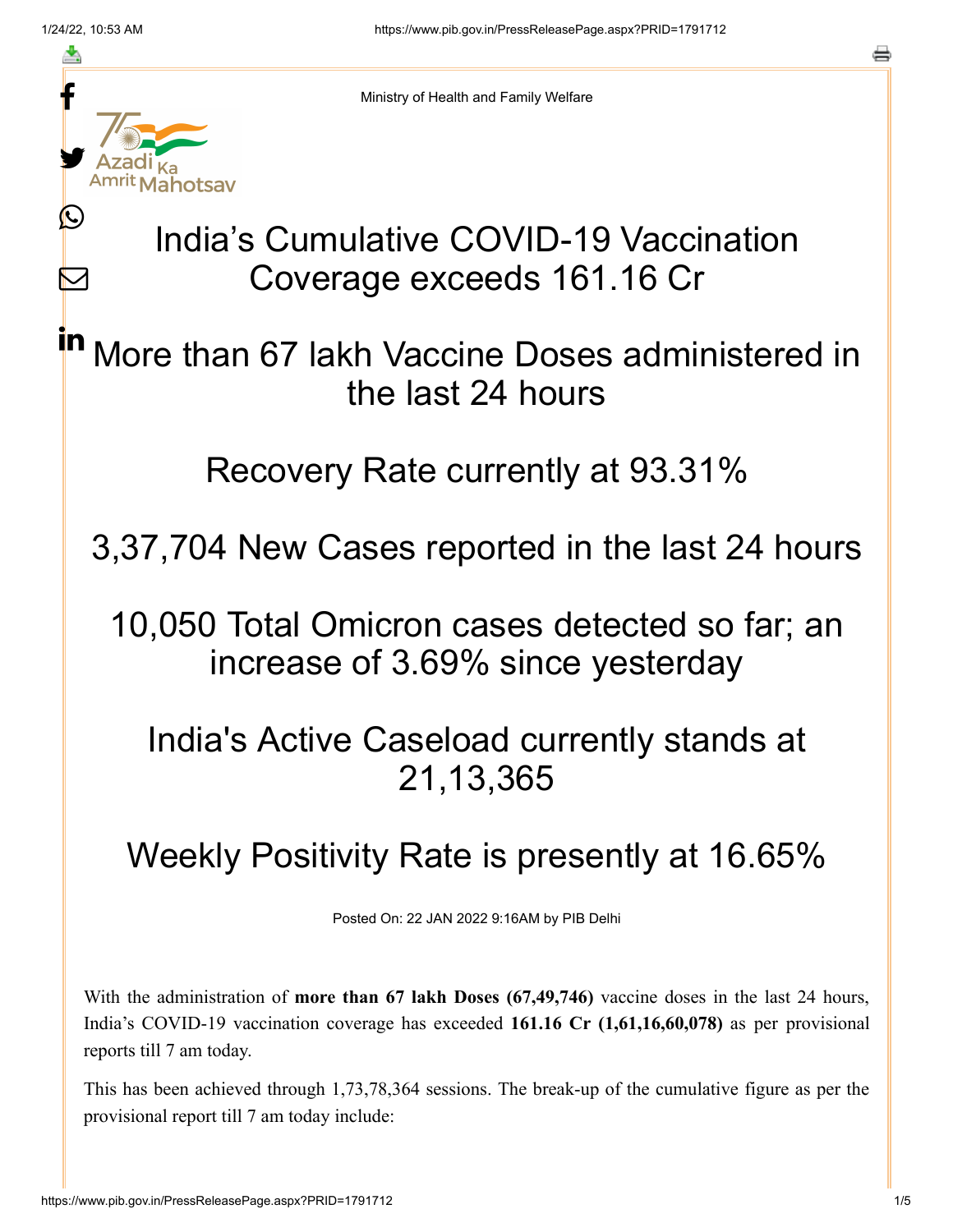|                        | Cumulative Vaccine Dose Coverage |                 |
|------------------------|----------------------------------|-----------------|
| <b>HCWs</b>            | $1st$ Dose                       | 1,03,91,589     |
|                        | $2nd$ Dose                       | 98,10,494       |
|                        | <b>Precaution Dose</b>           | 25,79,571       |
| <b>FLWs</b>            | 1 <sup>st</sup> Dose             | 1,83,90,455     |
|                        | $2nd$ Dose                       | 1,71,19,331     |
|                        | <b>Precaution Dose</b>           | 24,69,995       |
| Age Group 15-18 years  | $1st$ Dose                       | 4,06,33,023     |
| Age Group 18-44 years  | $1st$ Dose                       | 53, 26, 20, 729 |
|                        | $2nd$ Dose                       | 38,40,43,892    |
| Age Group 45-59 years  | 1 <sup>st</sup> Dose             | 19,88,04,364    |
|                        | $2nd$ Dose                       | 16,52,80,537    |
| Over 60 years          | $1st$ Dose                       | 12,38,94,416    |
|                        | $2nd$ Dose                       | 10,32,17,344    |
|                        | <b>Precaution Dose</b>           | 24,04,338       |
| <b>Precaution Dose</b> |                                  | 74,53,904       |
| Total                  |                                  | 1,61,16,60,078  |

**2,42,676** patients have recovered in the last 24 hours and the cumulative tally of recovered patients (since the beginning of the pandemic) is now at **3,63,01,482.**

Consequently, India's recovery rate stands at **93.31%.**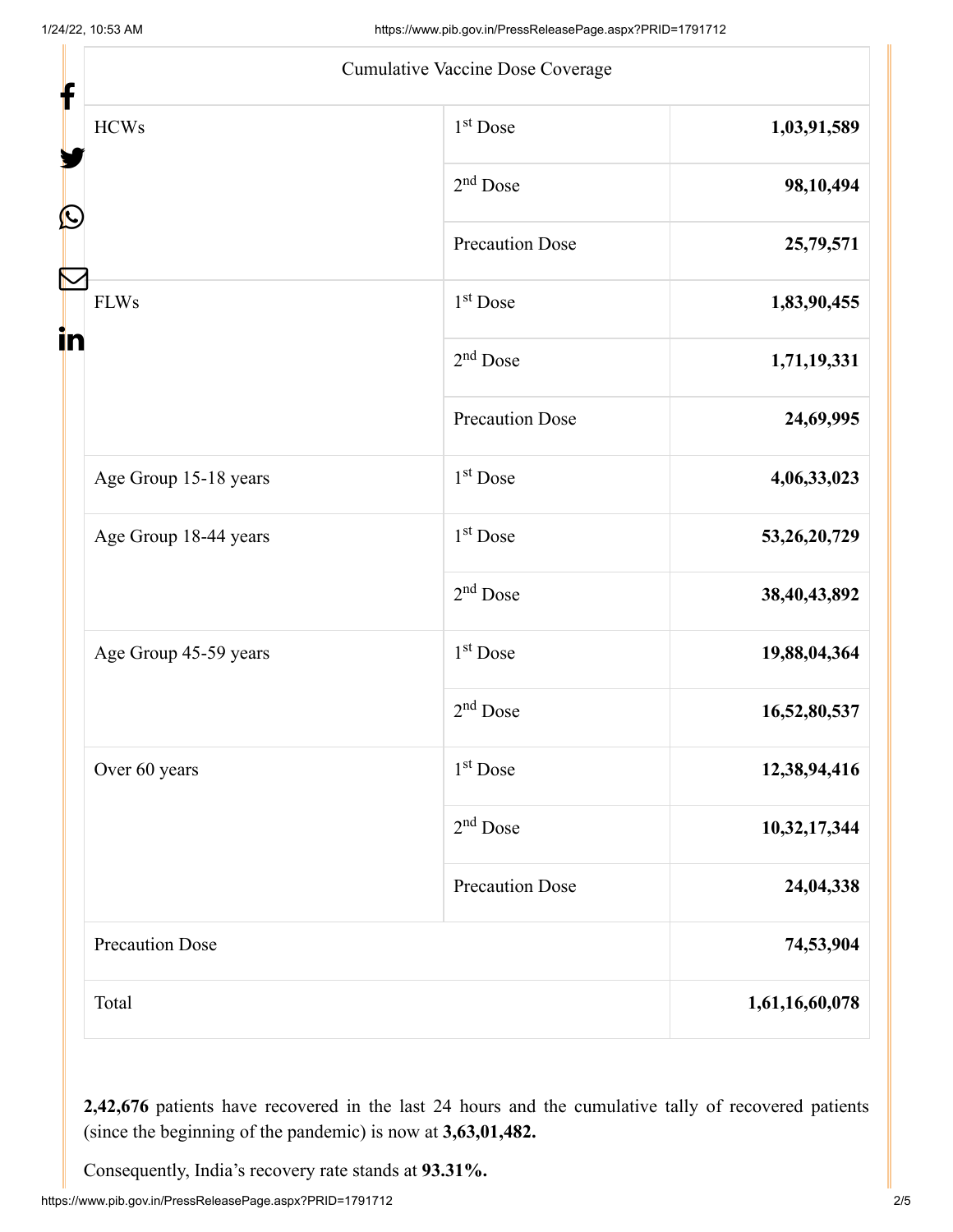1/24/22, 10:53 AM https://www.pib.gov.in/PressReleasePage.aspx?PRID=1791712



**3,37,704 new cases** were reported in the last 24 hours.

## Over 3.37 Lakh New Cases reported in last 24 hrs



India's Active Caseload is presently at **21,13,365.** Active cases constitute **5.43%** of the country's total Positive Cases**.**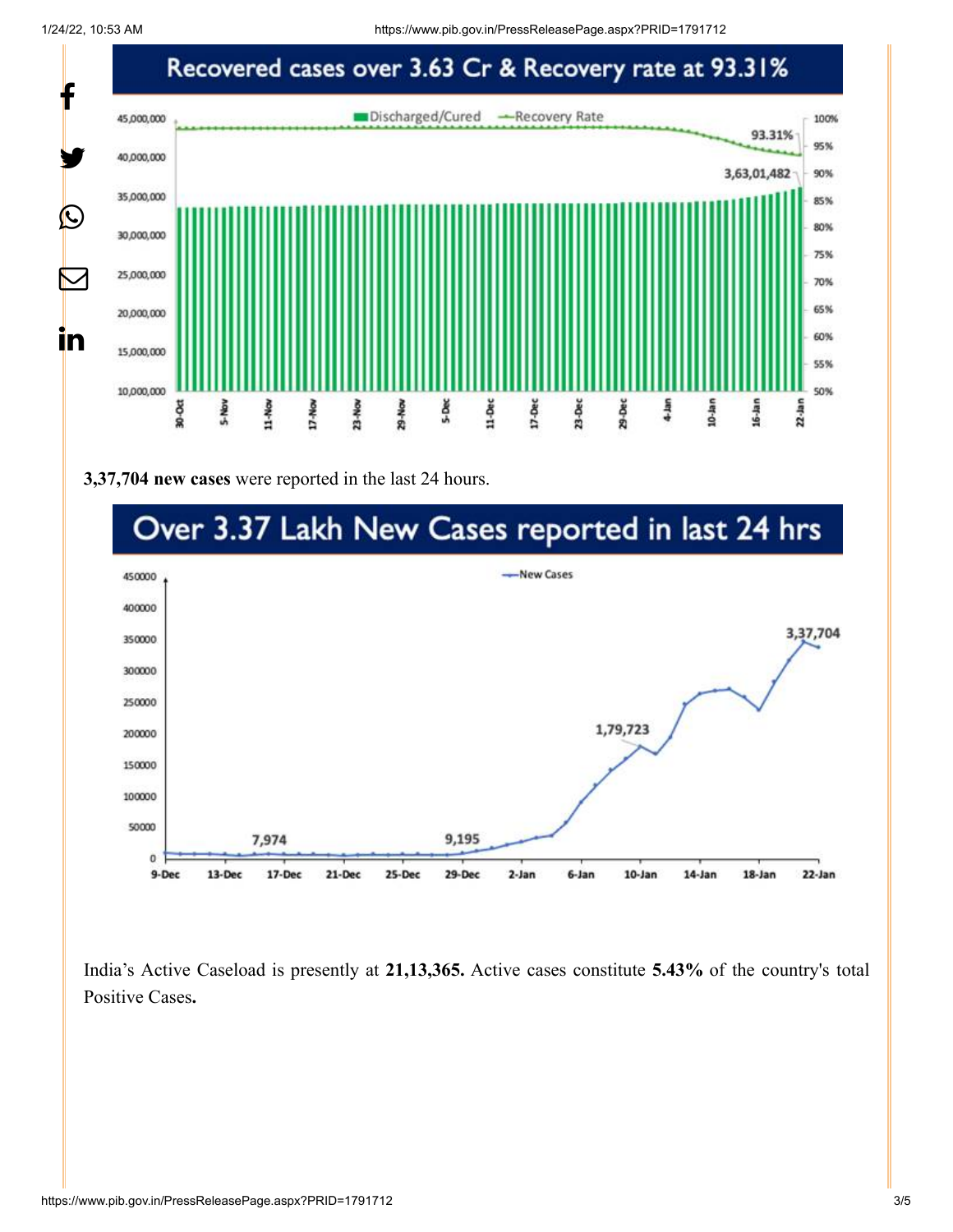



The testing capacity across the country continues to be expanded. The last 24 hours saw a total of **19,60,954** tests being conducted. India has so far conducted over **71.34 Cr (71,34,99,892**) cumulative tests.

While testing capacity has been enhanced across the country, **Weekly Positivity Rate** in the country currently **stands at 16.65%** and the **Daily Positivity rate also reported to be 17.22%.**